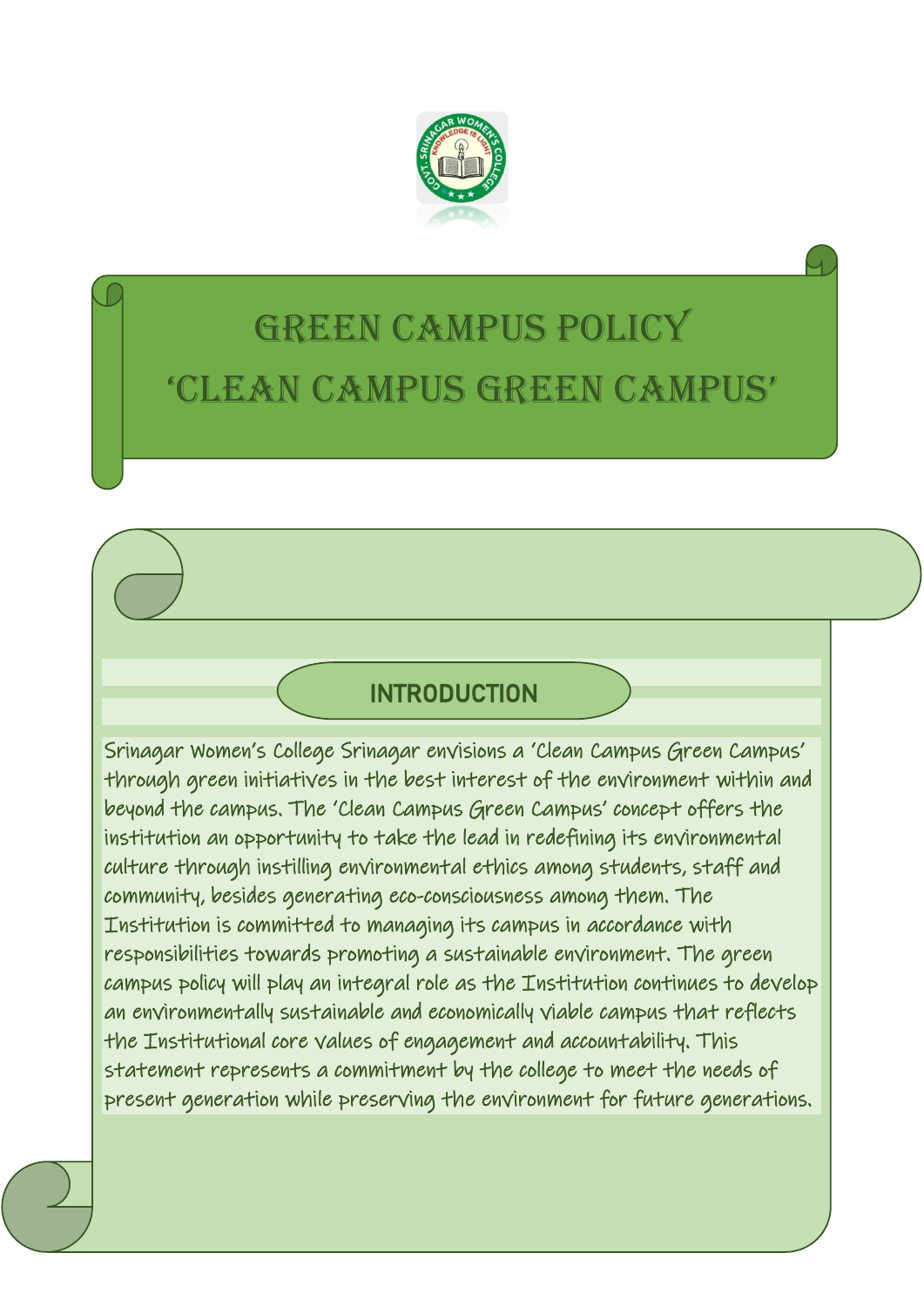## POLICY

- $\pm$  To establish and maintain a green campus through environment-friendly and sustainable practices.
- <sup> $\pm$ </sup> To develop strategies for creating sustainable solutions to the environmental, social and economic needs of mankind.
- To initiate a thorough review of all infrastructural and administrative functions from the standpoints of energy efficiency, sustainability and the environment.
- <sup>1</sup> To protect and conserve ecological systems and resources within and outside the campus.
- <sup>1</sup> To ensure judicious use of environmental resources to meet the needs and aspirations of the present and future generations.
- $\pm$  To develop exciting new co-curricular and extra-curricular practices that encourage students to take the lead in creating positive and eco-friendly change.
- + To work with all stakeholders and the local community to sensitize and raise awareness and seek the adoption of environmental good practices.
- $\pm$  To prepare its students to become engaged environmental citizens on the campus, in their own communities and throughout their lives.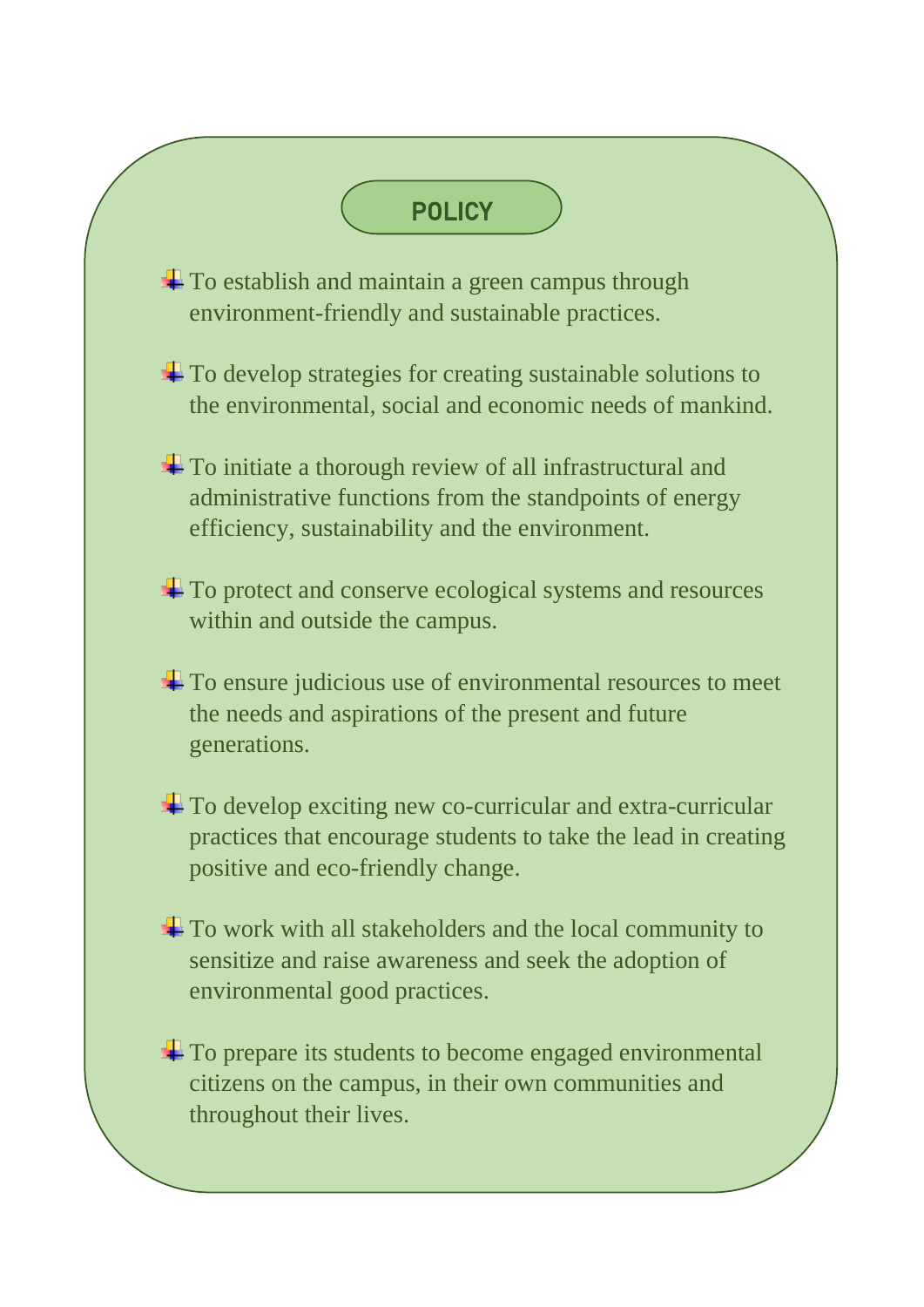#### GREEN CAMPUS INITIATIVES

- $\checkmark$  Plastic and polythene free campus
- $\checkmark$  No smoking zone
- $\checkmark$  No horn zone
- $\checkmark$  Restricted parking place
- $\checkmark$  Structured and functional Eco-club
- ✓ Use of LEDs and energy-efficient equipment
- ✓ Segregation of solid waste
- $\checkmark$  Use of solar energy
- $\checkmark$  Plantation drives
- $\checkmark$  Environmental awareness and sensitization campaigns within and outside the campus
- $\checkmark$  Displaying eco-friendly messages
- $\checkmark$  Cleanliness drives within and outside the campus
- $\checkmark$  Conservation of water resources
- $\checkmark$  Minimal paper use